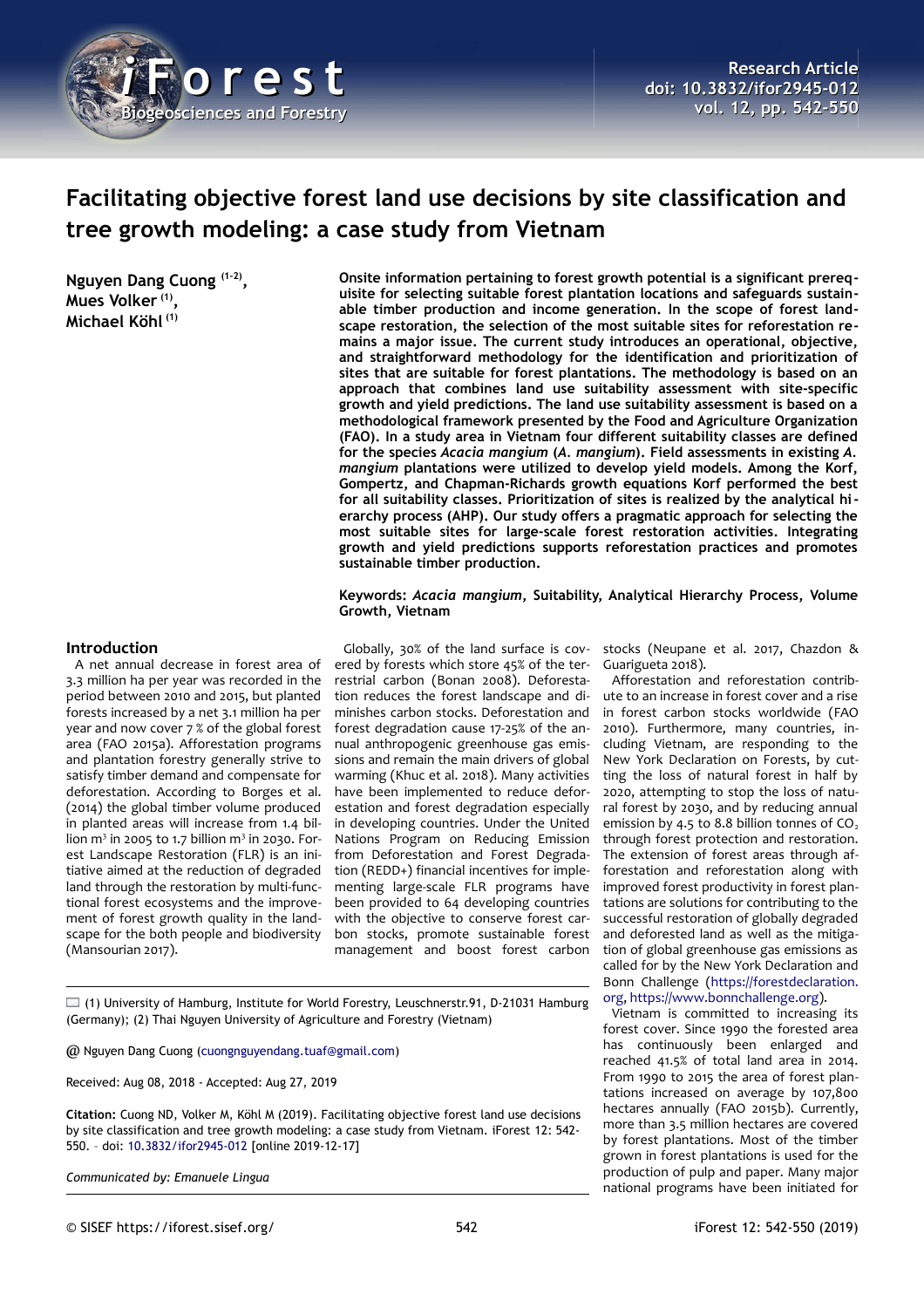afforestation and reforestation purposes (De Jong et al. 2006). The national afforestation program 661, also called the Five Million Hectare Reforestation Program (5MHRP), implemented between 1998 and 2010 focused on reforesting degraded land (Hung et al. 2011). One of the main incentives for increased forest plantation expansion are the government policies on forest land allocation (Clement & Amezaga 2009). By 2020 forest plantations are estimated to cover 4.1 million hectares (Pistorius et al. 2016).

Land suitability assessments aim at identifying the most appropriate spatial pattern for future land use in order to meet specific demands (FAO 1984, 2007). Land suitability assessments are essential prerequisites for establishing forest plantations (Ryan et al. 2002). In the current study, site condition classification for growing *A. mangium* is based on a land suitability evaluation technique developed by FAO (1984). Timber production is selected as the land use of interest and land use suitability analysis focuses on the identification of suitable locations for afforestation with *A. mangium* to allow for sustainable timber production. This method matches the ecological requirements of *A. mangium* with site conditions. Land suitability classification serves the estimation of timber growth.

Timber growth depends on site conditions and, inversely, produced timber growth reflects site productivity. Timber volume growth depends on natural factors such as soil properties, climate, and topography and can be considered an indicator directly linked to site productivity (Skovsgaard & Vanclay 2008). In addition, timber volume growth is also considered an indicator of sustainability. Taking into account site-depended growth patterns, land suitability classification for *A. mangium* forest plantations is combined with a site-specific growth model in order to obtain reliable information on potential timber production.

Vietnam is meeting the challenges of sustainable forest development in rural areas. High population numbers and the associated poverty as well as the dependence of the poorest sections of the population on forest resources represent special challenges for the development of a sustainable forest economy. According to Pham et al. (2012), in Vietnam 25 million forest-dependent people earn 20% of their income from forest resources. In addition, the demand of the wood-processing industry is constantly increasing due to the country's growing economy. On the other hand, there is only low profit growth and low productivity in the plantation economy, which is why there is an urgent need for action here. The selection of suitable areas for growing forest plantations is a crucial issue for the further development of the forest and timber sector in Vietnam, especially given the current situation of limited land availability. Finding suitable plantation

areas is also key to meeting the demand for sustainably produced timber, ensuring the long-term success of forest industries, increasing local incomes and contributing to poverty alleviation. Therefore, the overall objectives of this study provide technical guidance in site selection and on the readiness of FLR under sustainable forest management initiatives.

The specific objectives of the study are: (i) to identify site suitability and (ii) to identify site-specific timber growth as parameters to select sites for the establishment of forest plantations.

## **Materials and methods**

### *Study area and species*

Thai Nguyen Province is located in Northeastern Vietnam and covers an area of slightly more than 350,000 ha, with 87,000 ha of planted forests and 94,000 ha of natural forests. The elevation ranges from about 50 m to more than 900 m a.s.l. The slope of the terrain varies between 0 and more than 35 degrees. The mean annual temperature is approximately 24 °C and total annual precipitation is about 1700 mm (Anh et al. 2011).

In the study area, forests are classified as production, protection and special-use forests. The main objectives of the production forest are to provide timber, non- timber forest products in conjunction with environmental protection. In the recent years, there has been an increase in demand for timber from forest plantations, while the timber supply from forest plantations is probably not sufficient to keep pace with the increasing timber demand. Thai Nguyen Province was selected to conduct the research to enhance effective utilization of forest land through selecting suitable forest lands for forest plantations.

The study focuses on commercial forest plantations that supply timber to be processed in wood mills. The study species is *Acacia mangium* Willd. This species, which is also known by its local name *Keo tai tuong*, is one of the fastest-growing tree species in Vietnam (Sein & Mitlöhner 2011), and belongs to the family Leguminosae, sub-family Mimosoideae. The species originates from the humid tropical forests of Northeastern Australia, Papua New Guinea, and the Molucca Islands in Eastern Indonesia (Krisnawati et al. 2011). According to Harwood & Nambiar (2014), Acacia plantations in Vietnam (*e.g.*, *A. auriculiformis, A. mangium*, and a hybrid of *A. auriculiformis* and *A. mangium*) covered around 1.1 million ha in 2013, of which 600,000 ha were stocked by *A. mangium* and mainly located in North Vietnam. In the study area, almost all of the harvested *A. mangium* timber is used to produce woodchips and pulpwood as raw materials for domestic use and export.

Desirable properties of *Acacia mangium* include rapid growth, good wood quality and tolerance to a variety of soils and envi-

ronments. It grows well on lateritic soils with high concentrations of iron and aluminum oxides, but is intolerant to saline conditions and shade. *Acacia* trees fix atmospheric nitrogen so that, in contrast to *Eucalyptus*, they increase the amount of nitrogen in the soil. Good management helps to minimise soil loss and fertility decline (Krisnawati et al. 2011).

### *Procedure of land suitability evaluation*

We implemented a land suitability classification based on the FAO framework (FAO 1984). The physical land suitability evaluation focuses on growth conditions for *A. mangium* and does not consider socio-economic criteria. A land suitability assessment is performed in three steps.

#### **Step 1: Selection of factors for bio-physical land suitability evaluation**

Factors to be utilized for the assessment of land suitability should be readily available to forest managers (Battaglia & Sand 1998) and have a close relationship to forest productivity. The ecological requirements of *A. mangium* presented by Krisnawati et al. (2011) were used to identify three factors, which are further defined by attributes, for the assessment of land suitability for establishing plantations:

- Soil properties (soil type, soil depth): soil properties were derived from the digital soil map provided by the Vietnam Academy of Agriculture Sciences (VAAS). The map was created in 2005 and includes soil type and soil depth information.
- Topography (elevation, slope): a digital elevation model (DEM) was obtained from the Shuttle Radar Topographic Mission (SRTM) at a resolution of  $30 \times 30$  m (downloaded from [http://srtm.csi.cgiar.](http://srtm.csi.cgiar.org/) [org\)](http://srtm.csi.cgiar.org/) and was provided by the Consortium for Spatial Information (CSI).
- Climate regime (mean annual rainfall): climatic information was provided by the Vietnam Institute of Meteorology, Hydrology and Climate Change [\(http://www.](http://www.imh.ac.vn/) [imh.ac.vn\)](http://www.imh.ac.vn/). Rainfall information was obtained based on the 15 years (from 2000 to 2014) of observations at three weather stations and 11 rainfall stations. Spatial interpolation of mean annual rainfall was implemented by applying inverse distance weighting (IDW) method in ArcGIS® 10.2.2 platform (ESRI, Redlands, CA, USA). Mean annual rainfall map is represented in [Fig. 1.](#page-2-0)

## **Step 2: Combining the three factors to suitability classes**

Land use suitability analysis aims to identify the most appropriate future land use to meet specific demands (FAO 1984, 2007). Classes are determined for each factor based on how a specific tree species behaves under certain environmental conditions. Land suitability evaluations (FAO 1984) define suitability is the fitness of a given type of land for a defined use. Four classes for land suitability classification are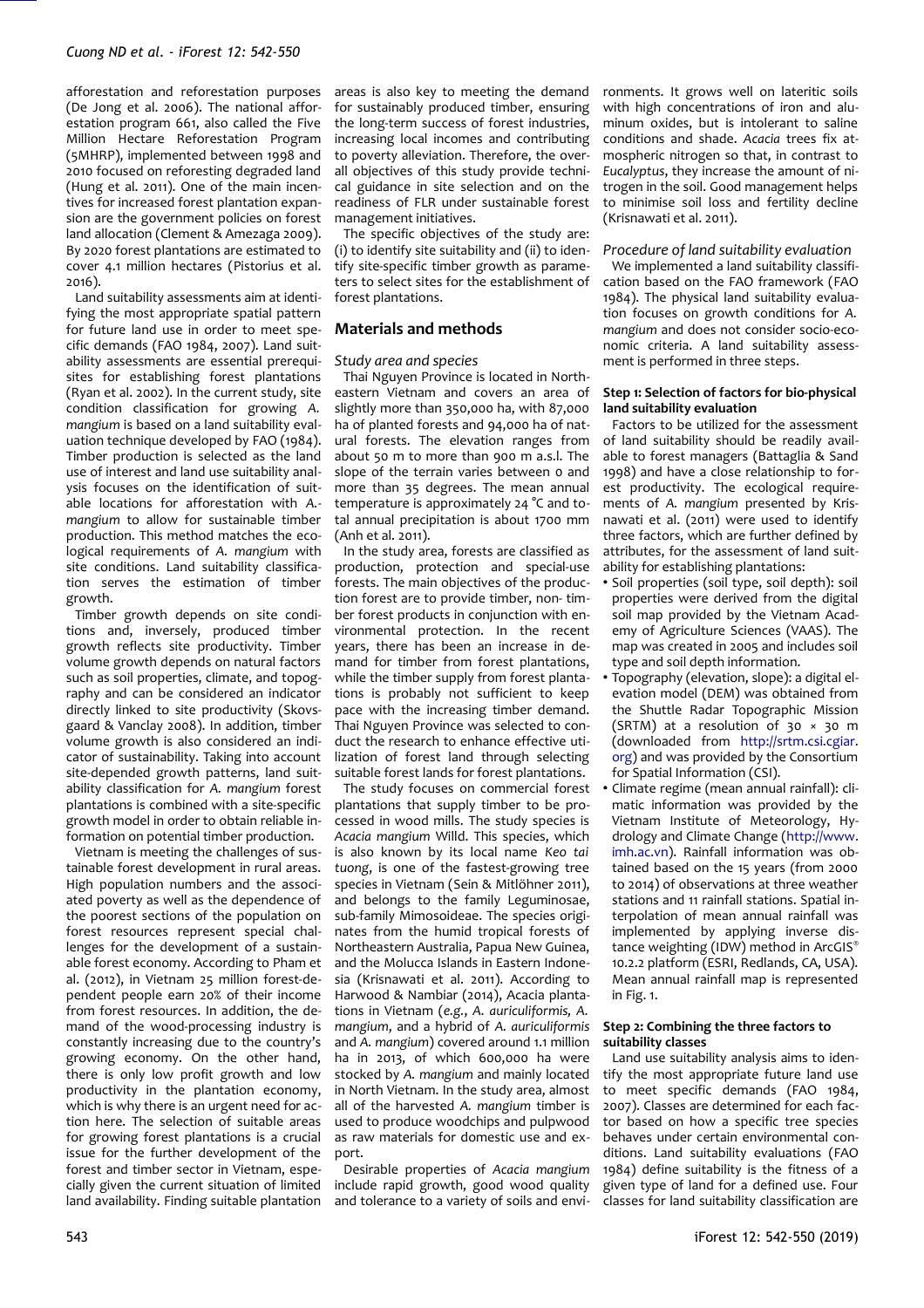## <span id="page-2-0"></span>*Land use decisions by site classification and growth modeling in Vietnam*

applied:

- S1 (Highly suitable): land having negligible or slight limitations affecting site productivity (productivity class 1), and with negligible or slight management limitations or degradation hazards;
- S2 (Moderately suitable): land having moderate limitations affecting site productivity (productivity class 2), or land having higher productivity but with moderate management limitations or degradation hazards;
- S3 (Marginally suitable): land having severe limitations affecting site productivity (productivity class 3), or land having higher productivity but with severe management limitations or degradation hazards;
- Un (Unsuitable): land having severe limitations affecting site productivity (productivity class 4), or land having higher productivity but with very severe management limitations or severe to very degradation hazards.

Based on a comparison between tree species requirements and site conditions, ecological factors were allocated to respective suitability classes. The evaluation was supported by the additional consultations of four local experts, who provided field knowledge pertaining to forest growth, soil sciences, and suitable forest site assessment for the main tree species in Vietnam. The experts were selected from the fields of science and forestry practice and are considered to be the most experienced in the cultivation of *A. mangium*.

#### **Step 3: Determination of scores and weights of land suitability for** *A. mangium*

Land suitability classes reflect the degree of suitability. In order to utilize the suitability classes identified in Step 2 for the prioritization of individual sites for reforestation, a ranking has to be introduced. By a pragmatic decision it was decided to introduce scores ranging from 1 to 4. A higher score was assigned to higher suitable land (suitability class) for growing *A. mangium* (see Tab. S1 in the Supplementary materials for questionnaires for suitability classes determination for *A. mangium* and pair wise comparison):

- Unsuitable class: score equals 1;
- Marginally suitable class: score equals 2;
- Moderately suitable class: score equals 3;
- Highly suitable class: score equals 4.

Scoring of individual sites has to take into account that each factor has a different effect on tree growth and forest productivity. Therefore, the contribution of individual factors and attributes of factors on the decision-making process was assessed by means of the AHP process. The AHP is included in the family of multi-criteria decision-making techniques (Nekhay et al. 2009) and is utilized to assign weights for standardization of criteria maps based on expert knowledge (Murayama 2012, Feizizadeh et al. 2014, Mishra et al. 2015, Kangas et al. 2015). After gaining information



for site suitability and bio-physical factors (Step 1) and attributes assigned to each individual suitability class from forestry expert consultations (Step 2), AHP was used to determine the weight of each factor and each attribute by regarding soil properties, topography and rainfall regime. The experts were asked to rank the individual factors and attributes with respect to their importance for tree growth. The ranking was performed by a pair-wise comparison.

In AHP methodology, pairwise comparisons show forestry experts' preferences by comparing two factors at a time. AHP methodology was implemented in four main steps (Vaidya & Kumar 2006):

- Taking consideration of a hierarchy of different factors (soil properties, topography, climate);
- Using pairwise matrix to assess and assign the importance of each factor with scale ranges from 1 to 9. According to Saaty & Vargas (2012), preferences are expressed by numerical values of 1, 3, 5, 7 and 9, respectively, with 2, 4, 6 and 8 as intermediate values between adjacent scale values. For example, 1 implies "least valued than" and 9 implies "absolutely more important than" in the pairwise comparison matrix (Saaty & Vargas 2012).
- Determining eigenvalue  $\lambda_{\text{max}}$  of the reciprocal ratio matrix, eigenvector, consistency ratio (CR) based on consistency index (CI) and random index (RI) and the

normalized value for each criteria/alternative;

• Checking the satisfactory of consistency ratio (CR) in order to make decisions based on the normalized values for criteria and determine the final overall rating.

Aggregation Individual Judgment (AIJ) is considered a unique mode to combine individual judgments into group judgment (Saaty & Peniwati 2008). AIJ matrices are calculated as (eqn. 1):

$$
A = \sqrt[m]{x_1 \cdot x_2 \cdot \ldots \cdot x_m} \tag{1}
$$

where  $x_i$  are judgments of individual  $i, i = \{1, \}$ …,m}, A is the aggregation individual judgment by geometric mean.

To ensure that the decision makers' iudgments of are consistent, the consistency ratio (CR) and consistency index (CI) were applied, which are defined as (eqn. 2, eqn. 3):

$$
CR = \frac{CI}{RI} \tag{2}
$$

$$
CI = \frac{\lambda_{max} - n}{n - 1} \tag{3}
$$

where  $\lambda_{\text{max}}$  is the maximum eigenvalue of the normalized comparison matrix,  $\lambda_{\text{max}} \ge n$ , *RI* is a Random Index for the number of factors compared in a matrix, appropriate consistency index, corresponds index of consistency for random judgments, and *n* is the number of factors being compared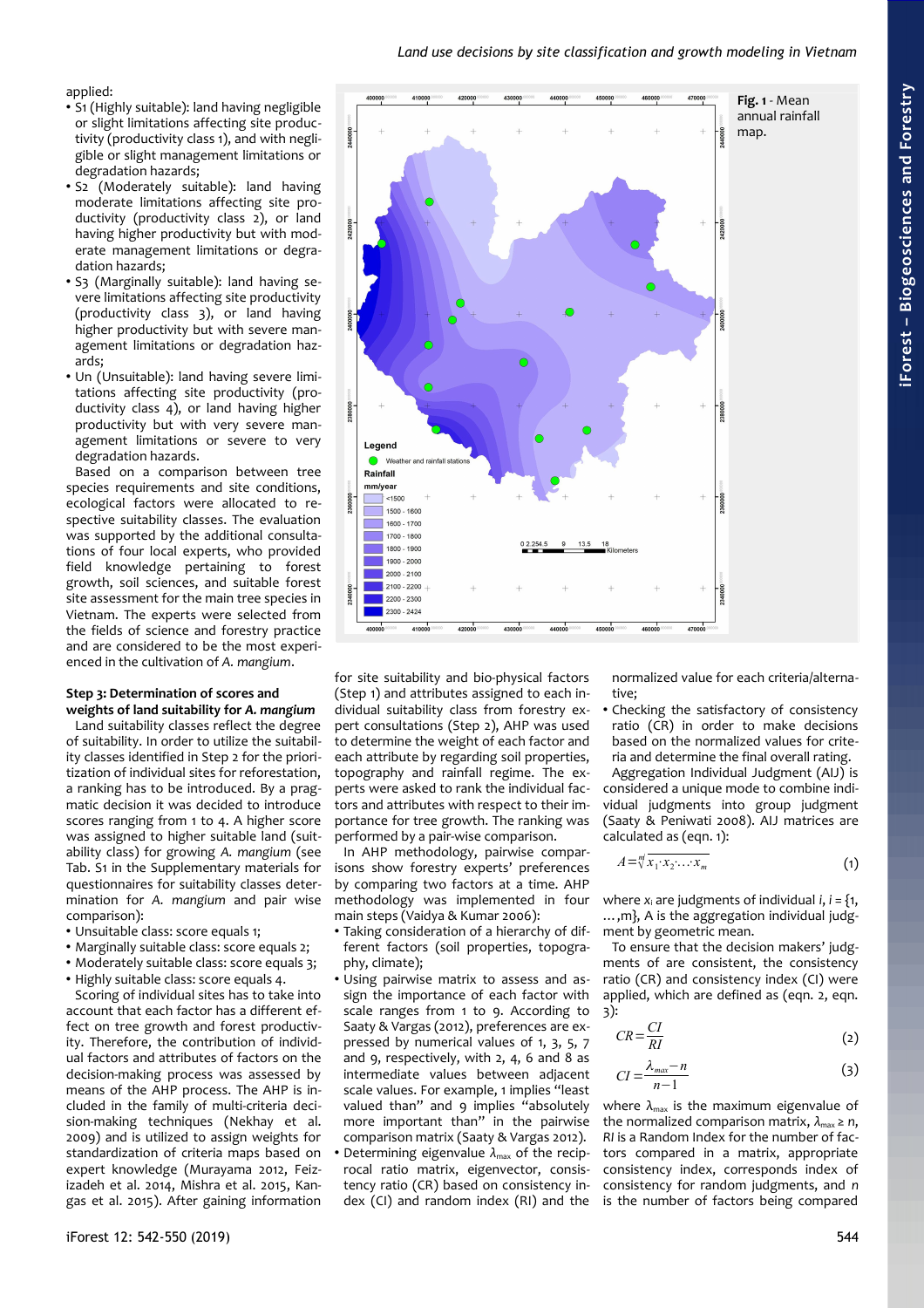(*n* = 3, *RI* = 0.52 – Saaty & Vargas 2012). *CI* estimates the level of consistency with respect to the entire comparison process. *CR*s less than or equal to 0.1 (10%) indicate consistent assessments of decision-makers, for *CR*s > 0.1 the individual criteria have to be re-examined (see Tab. S1 in the Supplementary materials for pair-wise comparisons for factors by experts and aggregation of individual judgments).

Each attribute was mapped according to the attributes mentioned under step 1 (soil type, soil depth, elevation, slope, and rainfall). Each input raster layer was weighted according to its proportional influence given the constraint that the sum of the percentage influence weights for all the raster map (factors and attributes) is equal to 1 (see Tab. S1 in the Supplementary materials for weights of each attribute and each factor).

The individual attribute maps were combined by the weighted linear combination method (WLC) in a GIS environment (raster calculator tool in ArcGIS). WLC was developed by Eastman et al. (1995). The higher the combined value achieved by weighing in the cell, the more suitable it is for *A. mangium*. The final score was converted to each suitability class including S1, S2, S3 and Un for areas unsuitable for afforestation. The final score of the land suitability in each suitability class is defined as (eqn. 4):

$$
S = \sum W_i X_i \tag{4}
$$

where *S* is the final score/suitability, *W*<sup>i</sup> is the weight of factor *i*, and *X*<sup>i</sup> is the score of class *i*.

## *Modelling productivity*

Productivity is an ultimate indicator of a tree's reaction to its environmental conditions. The most widely used direct measure of forest site productivity is volume. Productivity (m<sup>3</sup> ha<sup>1</sup>) in each suitability class was assessed based on data collection by a forest inventory in the research area.

#### *Sample plot design*

A forest survey aims to supply data for fitting growth functions of studied species and establishing a potential productivity map. Through forest inventories, information on the quality and quantity of forest resources such as forest growth, area, and species identification can be recorded (Köhl et al. 2006). A concentric circular plot design, with three different plot radii was applied:

• r1 = 5.64 m / area of 100  $m<sup>2</sup>$  for the trees with DBH  $> 0$  cm;

•  $r2 = 7.98$  m / area of 200 m<sup>2</sup> for the trees with DBH  $\geq$  5 cm;

•  $r_3$  = 12.62 m / area of 500 m<sup>2</sup> for the trees with DBH ≥ 12 cm.

The DBH all trees within a plot was measured using a diameter tape. On ten trees (closest to the center point of plot) per plot tree height was recorded using a Criterion RD 1000 laser instrument.

#### *Sample plot allocation*

Based on a map that presents the allocation of the studied species with respect to age classes and suitability classes, the number of sample plots was determined in line with the percentage of stands that each suitability class occupied (S1: 40%, S2: 30%, S3: 30%). A total of 152 concentric circular sample plots was laid out following a sys-

<span id="page-3-0"></span>

tematic selection. All stand ages from 1 to 9 years were covered.

#### *Calculation of stand variables*

The data assessed on the 152 concentric plots was utilized to describe the relationship between tree height and diameter at breast height by a linear model (Pretzsch  $2009 - eqn. 5$ :

$$
h = a \cdot DBH + b \tag{5}
$$

where *a*, *b* are coefficients of the model, *h* is the total height of tree (m), and *DBH* is the diameter at breast height (cm).

The model was used to estimate height of mean quadratic diameter tree in relation to the quadratic mean diameter calculated with the following equation for each concentric plot (eqn. 6, eqn. 7):

$$
h_{gi} = a \cdot d_{gi} + b \tag{6}
$$

$$
d_{gi} = \sqrt{\frac{40000\,\text{gi}}{\pi\,n_{si}}} \tag{7}
$$

where  $a$  is the line slope,  $b$  is intercept,  $d_{\text{ei}}$ is the quadratic mean diameter (cm) at plot in the plot *i*,  $g_i$  is the basal area (m<sup>2</sup> ha<sup>1</sup>) in the plot *i*, *h*<sub>gi</sub> is the height of mean quadratic diameter tree in the plot *i*,  $n_{si}$  is the stocking density (trees ha<sup>-1</sup>) in the plot *i*.

The parameters  $d_{gi}$  and  $h_{gi}$  were utilized to calculate the volume of live stems per hectare (eqn. 8):

$$
V = n_s \left(\frac{\pi}{4}\right) \cdot d_{gi}^2 \cdot h_{gi} \cdot f \tag{8}
$$

where *f* is the tree form (commonly used for *A. mangium* in Vietnam: *f* = 0.49 – Sein & Mitlöhner 2011).

*Modelling volume growth for suitability classes*

The growth model is based on observations of growing stock volumes to predict the potential production of forest plantations. By using growth models, we can explore stand conditions and determine the harvesting time needed for maximizing timber production. Many studies have applied empirical functions (Tewari et al. 2002, Berrill 2004, Tewari & Kumar 2005, Huu-Dung & Yeo-Chang 2012, Steward et al. 2014). Generally, the overall shape of the curve is sigmoid (Amaro et al. 2003, Burkhart & Tomé 2012). The data from the concentric plots were used to model yield curves (Pretzsch 2009) as described by Korf (1939 – eqn. 9), Gompertz (1825 – eqn. 10), and Chapman-Richards (1961-1959 – eqn. 11):

$$
V = a_0 \cdot e^{(-a_1 \cdot A^{-a_2})} \tag{9}
$$

$$
V = a_0 \cdot e^{(-a_1 e^{-a_2 t})} \tag{10}
$$

$$
V = a_0 \left( 1 - e^{-a_1 \cdot A} \right)^{a_2} \tag{11}
$$

where  $a_0$ ,  $a_1$ , and  $a_2$  are the parameters to be estimated (asymptote, slope, and posi-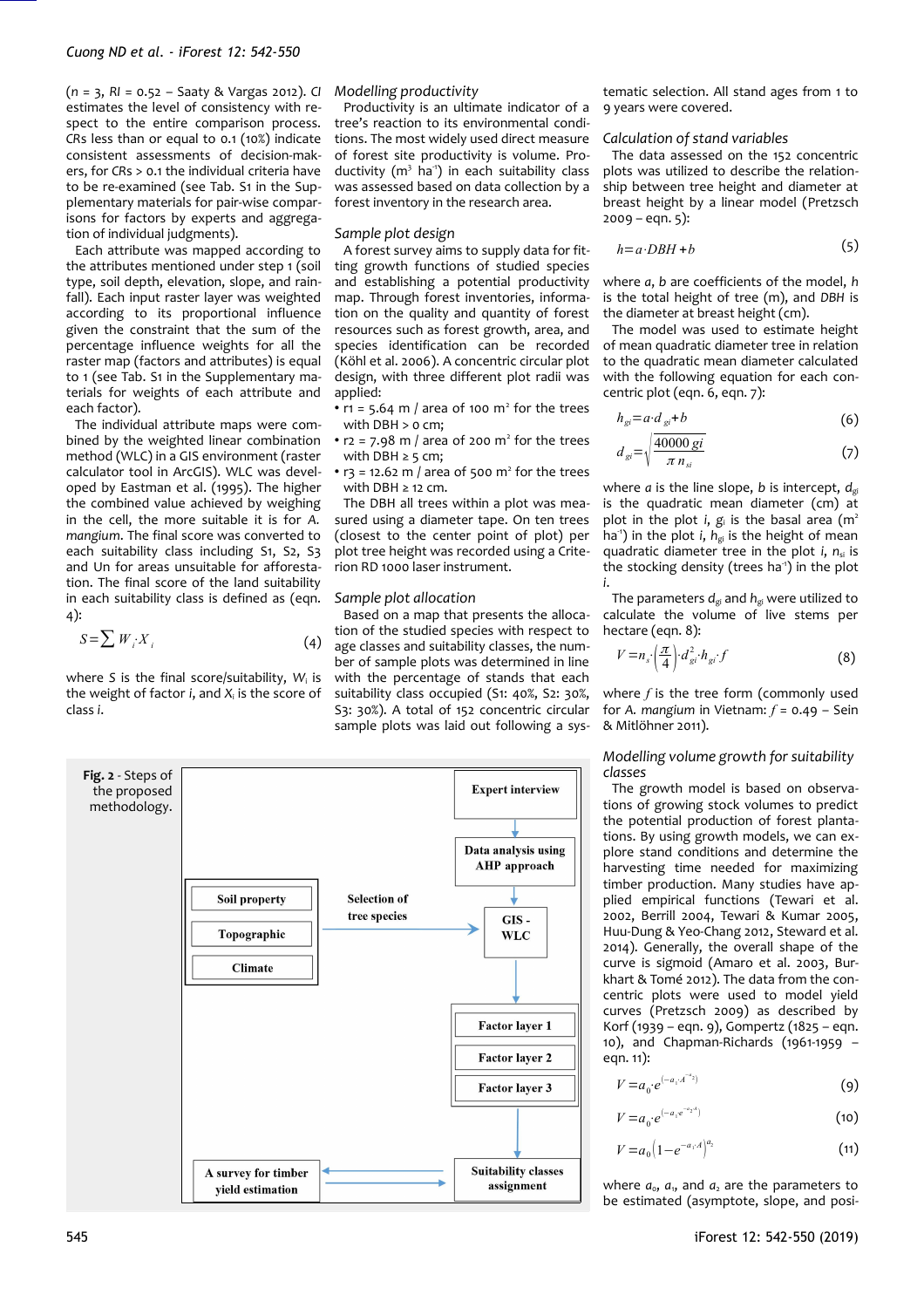tion of inflection point, respectively), *V* is the standing volume of live trees per hectare at age  $A, A \in (1, i)$ .

Models were developed by means of R software (R Core Team 2013). The coefficient of determination  $(r^2)$ , the root mean square error (RMSE) and Akaike's information criterion (AIC) were used to measure the goodness-of-fit per suitability class.

Steps of the proposed methodology are represented in [Fig. 2.](#page-3-0)

# **Results**

*Assignment of suitability classes for A. mangium*

[Tab. 1](#page-4-2) presents the judgement of the consulted experts on the impact of individual bio-physical attributes for growth of *A. mangium*. According to the experts, soil types Rhodic ferralsol (Fk), Ferralic acrisol (Fp), or Dystric gleysol (D), soil depth  $\ge$  100 cm, elevation < 200 m a.s.l., slope gradient between 0 and 15 degrees and annual rainfall above 2000 mm favour the growth of *A. mangium*.

The aggregation of the four judgments was calculated to obtain the eigenvector and give the results of weighting calculation based on revised power [\(Tab. 2\)](#page-4-1).

The consistency analysis presented in [Tab. 2](#page-4-1) was performed using the normalized matrix of criteria and final weights of criteria. The results illustrate that the consistency index (*CI*) for paired criteria concerning the impact of different factors on land suitability was 0.003 (0.3%) and the consistency ratio (*CR*) was 0.005, which was acceptable as it is smaller than the 10% threshold proposed by Saaty & Vargas (2012). Soil properties were identified as the most important factor, followed by topographic and climate factors. Based on the principle of the WLC, the raster calculator tool in an ArcGIS environment was utilized to combine raster inputs with different weights of factors.

The result indicates that the largest area of forest land with respect to potential suitability for forest plantations with *A. mangium* belongs to the moderately suitable class (S2: 65.20%), followed by the highly suitable class (S1: 24.18%), marginally suitable class (S3: 5.82%), and unsuitable class (Un: 4.8%). A map of suitability locations for growing *A. mangium* is represented in [Fig. 3.](#page-4-0)

## *Forest stand growth*

## **Stand variables according to suitability classes**

The survey covered stand ages between 1 and 9 years and a mean stand age of 5 years for all three suitability classes [\(Tab.](#page-5-0) [3\)](#page-5-0). Likewise, the stocking density is nearly the same among the suitability classes. Basal area, quadratic mean diameter, stand height, and volume show an increase with site quality indicating higher productivity.

The relationships between quadratic

<span id="page-4-2"></span>**Tab. 1** - Attributes of factors for determination of suitability classes for *A. mangium*. (\*) Soil types: (Fk) Rhodic ferralsols developed on bases and acid magma rock; (Fp) Ferralic acrisols, formed by the feralite process, is ancient alluvial soil; (D) Dystric gleysols; (Fs) Yellowish red soil on metamorphic and sedimentary rock; (Fa) Ferralic arcrisols is yellowish red soil developed on acid magma, formed by the feralite process; (Fv) Rhodic ferralsols developed on limestone; (Fq) Yellowish red soil developed on sandstone; (Rk) Chrimic luvisols; (Ha) Humic ferralsols developed on acid magma rock.

| Forestry land suitability  |                                |                                |                    |  |  |
|----------------------------|--------------------------------|--------------------------------|--------------------|--|--|
| Highly<br>suitable<br>(S1) | Moderately<br>suitable<br>(S2) | Marginally<br>suitable<br>(S3) | Unsuitable<br>(UN) |  |  |
| Fk, Fp, D                  | Fs, Fa, Fv                     | Fg, Rk, Ha                     | Karst              |  |  |
| $\geq 100$                 | $> 70-100$                     | $\geq 50 - 70$                 | 50                 |  |  |
| < 200                      | 200-400                        | 400-700                        | >700               |  |  |
| $0 - 15$                   | $15 - 25$                      | $25 - 35$                      | >35                |  |  |
| 2000-2400                  | 1500-2000                      | 1300-1500                      | < 1300             |  |  |
| 4                          | 3                              | 2                              | 1                  |  |  |
|                            |                                |                                |                    |  |  |

<span id="page-4-1"></span>**Tab. 2** - A<sub>ij</sub> for pair-wise comparison matrix of four experts  $(\lambda_{\text{max}} = 3.005; C1 = 0.003; R1 =$  $0.52$ ; CR = 0.005).

| -               | Soil<br>properties | Topography | Climate | Eigenvector | Weight<br>(Revised<br>power) |
|-----------------|--------------------|------------|---------|-------------|------------------------------|
| Soil properties |                    | 2.20       | 3.00    | 0.550       | 0.556                        |
| Topography      | 0.45               |            | 1.70    | 0.280       | 0.272                        |
| Climate         | 0.33               | 0.59       |         | 0.170       | 0.172                        |

<span id="page-4-0"></span>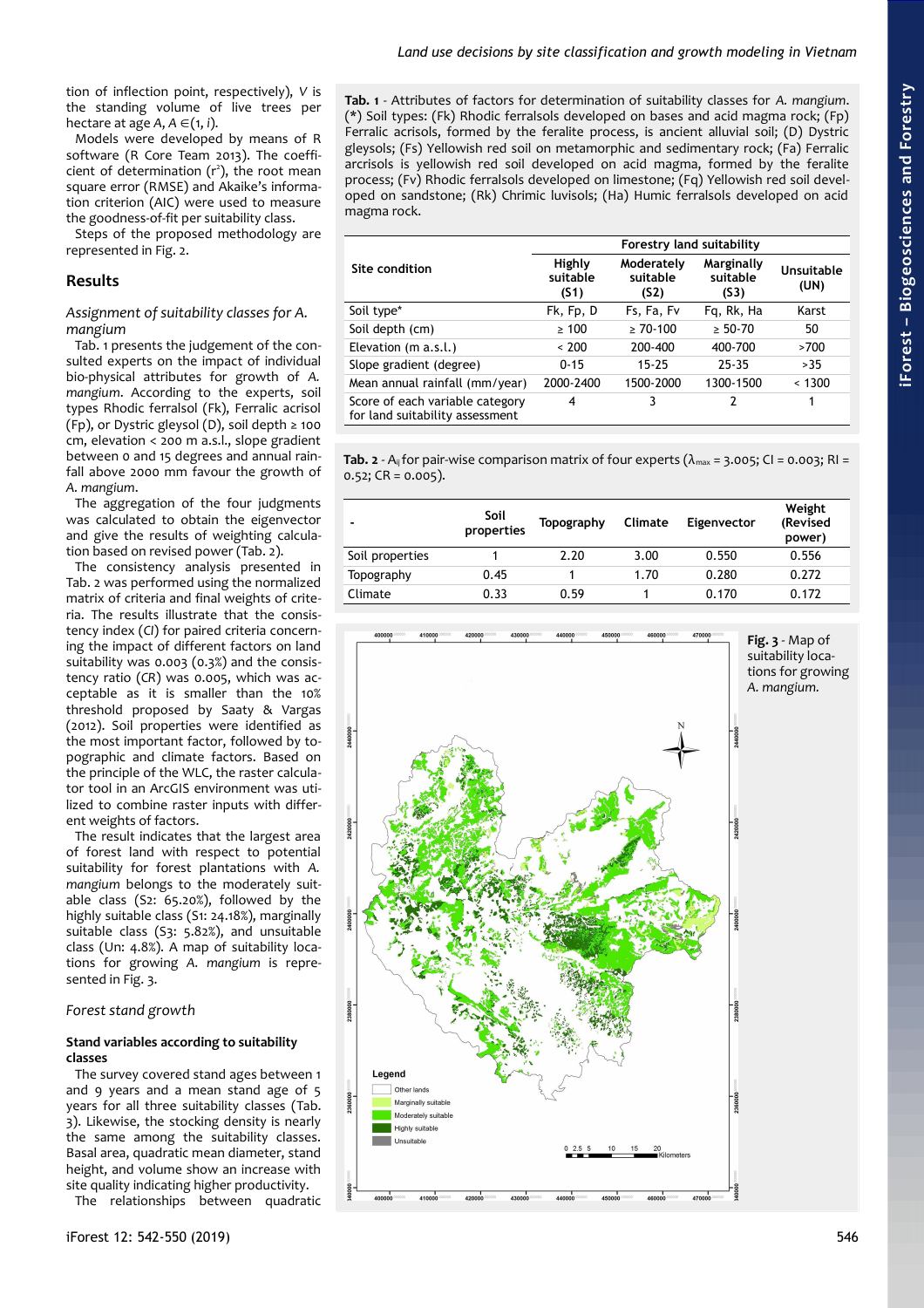<span id="page-5-0"></span>**Tab. 3** - Summary of stand attributes for suitability classes S1, S2, and S3.

|                                       |                 |                   | <b>Variables</b> |                                           |                                         |                                              |                                          |                                   |  |
|---------------------------------------|-----------------|-------------------|------------------|-------------------------------------------|-----------------------------------------|----------------------------------------------|------------------------------------------|-----------------------------------|--|
| Suitability<br>class                  | No. of<br>plots | <b>Statistics</b> | Age<br>(yrs)     | Stocking<br>density<br>(trees $ha^{-1}$ ) | <b>Basal</b><br>area<br>$(m^2 ha^{-1})$ | <b>Ouadratic</b><br>mean<br>diameter<br>(cm) | Stand<br>mean<br>height<br>$(h_{\rm g})$ | Volume<br>$(m^3 \text{ ha}^{-1})$ |  |
| Highly                                | 59              | Min               | 1                | 660                                       | 4.8                                     | 5.0                                          | 5.6                                      | 13.1                              |  |
| suitable S1                           |                 | Max               | 9                | 2590                                      | 30.6                                    | 20.8                                         | 17.0                                     | 235.6                             |  |
|                                       |                 | Mean              | 5                | 1823                                      | 19.5                                    | 12.0                                         | 12.6                                     | 125.7                             |  |
| Moderately<br>suitable S <sub>2</sub> | 60              | Min               | 1                | 920                                       | 5.2                                     | 5.7                                          | 4.7                                      | 12.2                              |  |
|                                       |                 | Max               | 9                | 2590                                      | 34.5                                    | 18.9                                         | 16.9                                     | 262.2                             |  |
|                                       |                 | Mean              | 5                | 1837                                      | 18.3                                    | 11.5                                         | 11.8                                     | 112.3                             |  |
| Marginally<br>suitable S3             | 33              | Min               | 1                | 1000                                      | 2.6                                     | 3.6                                          | 3.0                                      | 3.8                               |  |
|                                       |                 | Max               | 9                | 2800                                      | 27.5                                    | 14.7                                         | 15.1                                     | 173.5                             |  |
|                                       |                 | Mean              | 5                | 1905                                      | 14.7                                    | 10.0                                         | 10.5                                     | 81.8                              |  |

hectare are presented in [Fig. 4.](#page-5-2) In all three ships between quadratic mean diameter suitability classes (S1, S2, S3) the relation-and tree number per hectare in different

mean diameter and tree number per ship is negatively correlated. The relation-



<span id="page-5-2"></span>**Fig. 4** - Relationship between quadratic mean diameter and tree number per hectare in different suitability classes.

| Suitability<br>class | <b>Function</b>  | $r^2$ | <b>RMSE</b> | <b>AIC</b> | <b>Number</b><br>of plots |
|----------------------|------------------|-------|-------------|------------|---------------------------|
| S <sub>1</sub>       | Korf             | 0.873 | 18.23       | 517.99     | 59                        |
|                      | Gompertz         | 0.870 | 18.49       | 518.19     | 59                        |
|                      | Chapman-Richards | 0.872 | 18.26       | 519.69     | 59                        |
| S2                   | Korf             | 0.766 | 26.10       | 569.66     | 60                        |
|                      | Gompertz         | 0.766 | 26.09       | 569.62     | 60                        |
|                      | Chapman-Richards | 0.766 | 26.08       | 569.56     | 60                        |
| S3                   | Korf             | 0.926 | 11.73       | 264.01     | 33                        |
|                      | Gompertz         | 0.926 | 11.68       | 263.84     | 33                        |
|                      | Chapman-Richards | 0.926 | 11.70       | 263.93     | 33                        |

<span id="page-5-1"></span>**Tab. 4** - The fitted models for *A. mangium*.

suitability classes were fitted by a linear model. The resulting functions are similar but shifted to the right into higher diameter classes with improving suitability calls. Class S1 ( $r^2$  = 0.751; P < 0.001 – eqn. 12):

 $(12)$ *n*=−133.66⋅*dg*+3428.90

Class S2  $(r^2 = 0.594; P < 0.001 - eqn. 13)$ :

$$
n = -121.41 \cdot dg + 3229.74 \tag{13}
$$

Class S3 ( $r^2$  = 0.667; P < 0.001 – eqn. 14):

$$
n = -127.16 \cdot dg + 3177.06 \tag{14}
$$

where *n* is the number of trees per ha (trees ha<sup>-1</sup>), and *dg* is the quadratic mean diameter (cm).

[Fig. 5](#page-6-2) shows the per hectare volume over stand age. Stand volumes vary not only with stand age but also with suitability classes. Volumes are consistently larger in higher suitability classes, which supports the applicability of the suitability classification found for the study area. Differences of volume growth of *A. mangium* between the three suitability classes were significant (Kruskal-Wallis test,  $\chi^2$  = 15.74, P < 0.001).

### **Yield function**

The yield model describes the productivity of the three levels of suitability classes. For the suitability class "unsuitable" no model was developed because data was not collected. Each suitability class resulted in a different age-related yield [\(Fig. 5\)](#page-6-2). Three types of models were utilized to fit volume yield as a function of stand age.

RMSE, AIC and r<sup>2</sup> values indicate a good fit for all models and suitability classes [\(Tab. 4\)](#page-5-1). The Korf function obtained slightly higher values for r<sup>2</sup>, hence, the Korf functions of the respective suitability classes were selected to perform volume yield of A*. mangium* according to age. They show volume yield of A*. mangium* as follows (eqn. 15, eqn. 16, eqn. 17):

$$
V(S_1) = 5488.675 \cdot e^{-5.662 \cdot A^{-0.252}} \tag{15}
$$

 $(16)$  $V(S_2) = 2225.187 \cdot e^{-5.242 \cdot A^{-0.338}}$ 

$$
V(S_3) = 479751.862 \cdot e^{-10.945 \cdot A^{-0.145}} \tag{17}
$$

The shapes of the volume curves indicate clear differences between the best and the worst suitability class [\(Fig. 6\)](#page-6-1), which clearly shows differences in site-related yield.

[Tab. 5](#page-6-0) presents volume and mean annual increment (MAI) for stand age and suitability class as obtained by the Korf function. In S1 a maximum MAI of 25.3  $m<sup>3</sup>$  ha<sup>-1</sup>year<sup>-1</sup> is found at age 4 years. In S2 the maximum MAI (21.2  $m^3$  ha<sup>-1</sup>year<sup>-1</sup>) is found at age 5. In S3 the maximum MAI (20.0  $m<sup>3</sup>$  ha<sup>1</sup>year<sup>1</sup>) is found at age 18. MAI consistently increases with stand suitability; the MAI ranges of individual suitability classes do not overlap. Hence, the selection of suitability classes has a decisive influence on timber produc-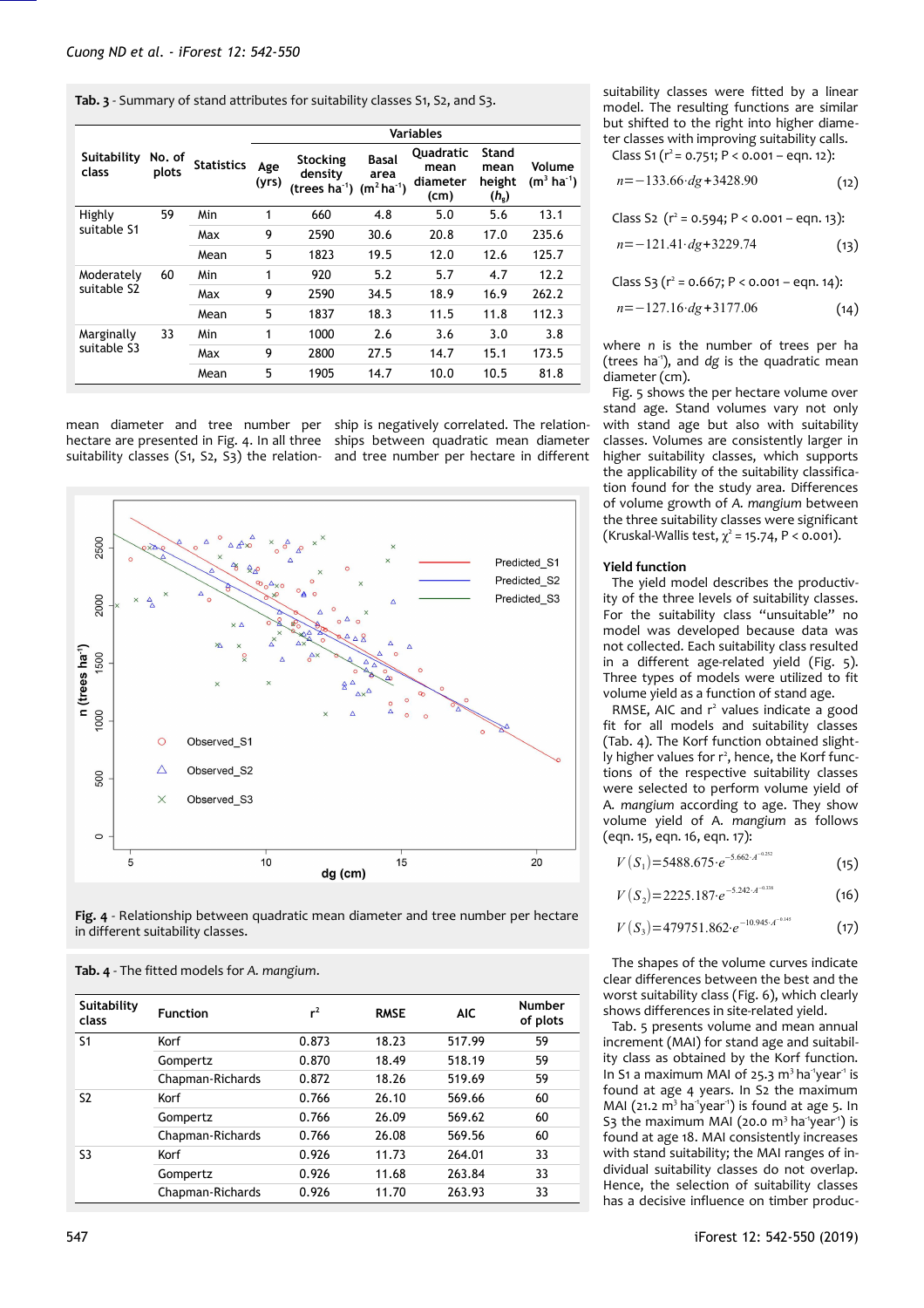



<span id="page-6-2"></span>**Fig. 5** - Distribution of volume per hectare according to age by different suitability classes.

<span id="page-6-1"></span>**Fig. 6** - Volume growth curves of *A. mangium* for the three suitability classes by the Korf function.

tion in the study area.

# **Discussion**

One of the eligible REDD+ activities concerns the enhancement of forest carbon stocks via afforestation and reforestation [\(https://redd.unfccc.int/fact-sheets/unfccc-](https://redd.unfccc.int/fact-sheets/unfccc-negotiations.html)

[negotiations.html\)](https://redd.unfccc.int/fact-sheets/unfccc-negotiations.html). The creation of new plantations is only beneficial for climate .<br>protection if natural forests are not cleared beforehand (Heilmayr 2014). In recent years, concepts to promote the afforestation of degraded and abandoned sites have, therefore, been specifically promot-

ed (FAO 2005, Chazdon 2008). In order to achieve a variety of benefits from the plantation economy, both the locations and the tree species must be carefully selected. The present study makes a decisive contribution to this aim and is based on a transparent and straightforward approach.

<span id="page-6-0"></span>**Tab. 5** - Variation in volume growth of *A. mangium* by age and suitability classes as obtained by the Korf function.

|                | S1 (Highly suitable)            |                                                  |                                 | S2 (Moderately suitable)                         | S3 (Marginally suitable)        |                                                  |
|----------------|---------------------------------|--------------------------------------------------|---------------------------------|--------------------------------------------------|---------------------------------|--------------------------------------------------|
| Years          | V(t)<br>$(m^3 \text{ ha}^{-1})$ | MAI<br>$(m^3 \text{ ha}^{-1} \text{ year}^{-1})$ | V(t)<br>$(m^3 \text{ ha}^{-1})$ | MAI<br>$(m^3 \text{ ha}^{-1} \text{ year}^{-1})$ | V(t)<br>$(m^3 \text{ ha}^{-1})$ | MAI<br>$(m^3 \text{ ha}^{-1} \text{ year}^{-1})$ |
| $\overline{2}$ | 47.3                            | 23.6                                             | 35.2                            | 17.6                                             | 24.1                            | 12.1                                             |
| 3              | 75.0                            | 25.0                                             | 59.8                            | 19.9                                             | 42.4                            | 14.1                                             |
| 4              | 101.3                           | 25.3                                             | 83.6                            | 20.9                                             | 62.1                            | 15.5                                             |
| 5              | 126.0                           | 25.2                                             | 106.2                           | 21.2                                             | 82.6                            | 16.5                                             |
| 6              | 149.3                           | 24.9                                             | 127.3                           | 21.2                                             | 103.6                           | 17.3                                             |
| 7              | 171.2                           | 24.5                                             | 147.2                           | 21.0                                             | 124.8                           | 17.8                                             |
| 8              | 192.1                           | 24.0                                             | 166.0                           | 20.7                                             | 146.2                           | 18.3                                             |
| 9              | 211.8                           | 23.5                                             | 183.7                           | 20.4                                             | 167.7                           | 18.6                                             |
| 10             | 230.7                           | 23.1                                             | 200.4                           | 20.0                                             | 189.2                           | 18.9                                             |
| 11             | 248.7                           | 22.6                                             | 216.3                           | 19.7                                             | 210.7                           | 19.2                                             |
| 12             | 266.0                           | 22.2                                             | 231.4                           | 19.3                                             | 232.1                           | 19.3                                             |
| 13             | 282.6                           | 21.7                                             | 245.9                           | 18.9                                             | 253.5                           | 19.5                                             |
| 14             | 298.5                           | 21.3                                             | 259.6                           | 18.5                                             | 274.8                           | 19.6                                             |
| 15             | 313.9                           | 20.9                                             | 272.8                           | 18.2                                             | 296.0                           | 19.7                                             |
| 16             | 328.7                           | 20.5                                             | 285.4                           | 17.8                                             | 317.1                           | 19.8                                             |
| 17             | 343.0                           | 20.2                                             | 297.6                           | 17.5                                             | 338.1                           | 19.9                                             |
| 18             | 356.9                           | 19.8                                             | 309.3                           | 17.2                                             | 358.9                           | 20.0                                             |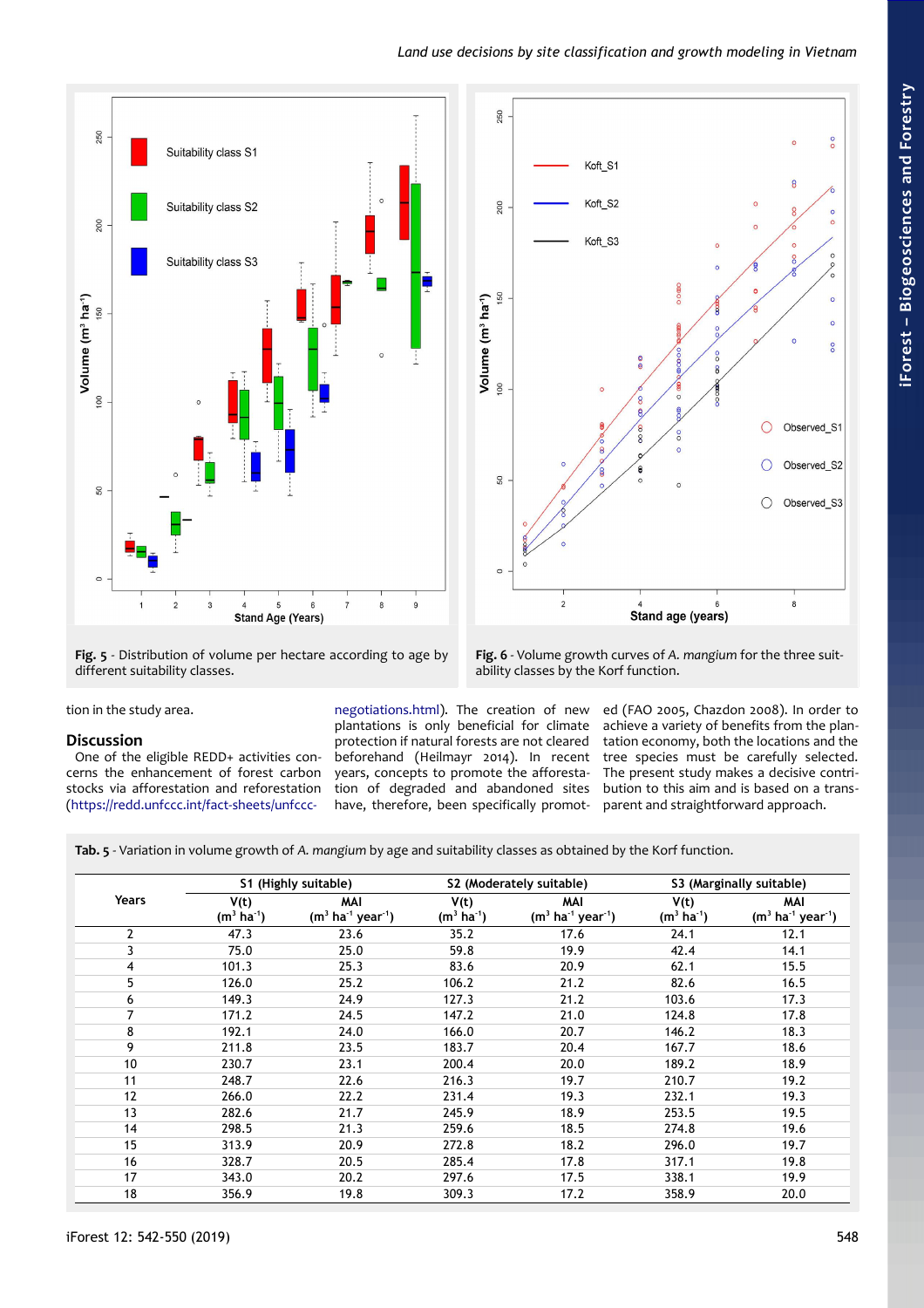Four classes of suitability (S1 to S3 and unsuitable class) are defined and specified for the study area with regard to favourable and constraining factors (Shi et al. 2008). Subsequent to the identification of site suitability a growth model was applied to assess the potential timber production in different site classes. The yield of *A. mangium* was calculated based on a site-dependent yield model developed for *A. mangium* plantations. This allowed for assigning the productivity to each suitability class.

Self-sufficiency of raw timber for the Vietnamese economy is predicted to increase to 80% by 2020 (EU-FLEGT 2011). However, the current local wood supply is not sufficient to meet the domestic timber demand and makes the import raw material from other countries into Vietnam necessary. Based on Vietnam's development strategy for the period 2006-2020, a stable supply of raw material capable of supporting the timber-processing industry should be realized by 2020. Therefore, sustainable forest production has to be increased to satisfy the domestic timber demand by utilizing local production. In order to meet this goal, the efficiency of the forest plantations has to be increased by the selection of suitable tree species and by sustainable forest management.

Principles of sustainable forest development and land use planning often require a compromise between socio-economic development and environmental interests. Biophysical factors have a significant effect on the productivity of forest plantations, while socio-economical and economic factors have an impact on profitability and management systems. To enhance profits from forest plantations, the tree species grown need to match the specific site conditions. Good land use planning can realize higher productivity of forest land as well as decrease the area required for future timber procurement for private households and forest industries (Sedjo 1999, Ewers et al. 2009).

The stand volume yield model represents the current management practice in *A. mangium* plantations (*i.e.*, no thinning and short rotation). The land suitability classes and volume yield provide valuable information for policymakers, planners, and stakeholders to make decisions about different forest management regimes. The yield model applied supports decisions on optimal rotation periods for sustainable production and simultaneously improves the cost-efficiency of sustainable timber production in Thai Nguyen *A. mangium* plantations. Currently, most of the *A. mangium* plantations are managed in short rotations of 5-7 years to meet the timber demand for woodchip production. Extending the length of rotation periods leads to production of assortments with higher value (*e.g.*, sawn logs) and enhances forest carbon pools and carbon removals by timber utilization. Summarizing, the presented approach provides a valuable contribution to sustainable forest management.

The effectiveness of reforestation and FLR are strongly dependent on stakeholder needs and biophysical conditions. The suitability classification along with the growth predictions provide basic information for land use management decisions in the scope of forest landscape restoration and the implementation of plantation forestry. This basic information allows for objective allocation of afforestation while simultaneously minimizing the risk of economic losses by unsuitable site selection for afforestation activities. The extension of forest areas through afforestation and reforestation under Forest Landscape Restoration (FLR) can reduce degraded lands, increase the forest cover and boost the forest carbon stock worldwide. In addition, however, the needs of the local population must also be taken into account. Afforestation must not take place on land used for agricultural purposes. Only currently unused areas or areas with unsatisfactory tree cover should be selected for potential afforestation. Stakeholders should be involved in afforestation programmes at an early stage in order to avoid conflicts and to ensure the success of afforestation programmes.

The approach can easily be extended to other species and regions. Many restoration and reforestation efforts have partially or completed failed, mainly because tree species or provenances were planted that were not adapted to the specific local conditions (Le et al. 2014, Chazdon & Guarigueta 2018). Land suitability assessments are essential prerequisites for establishing forest plantations (Ryan et al. 2002). Site condition classification for growing study species is based on a land suitability evaluation technique developed by FAO (1984), this technique helps match ecological requirements of *A. mangium* with site conditions. Each individual environmental factor has a different effect on tree growth and forest productivity. Therefore, AHP was used to determine the weight of each factor on tree growth and forest productivity.

Taking into account site-depended growth patterns, land suitability classifications for *A. mangium* forest plantations is combined with a site-specific growth model in order to obtain reliable information on the potential timber production. The approach of this study can be extended to other species and regions under the same environmental conditions.

### **Conclusion**

The study provides an approach that can guide site selection including the identification of economically unsuitable sites and facilitates the afforestation with site-adapted tree species. This safeguards the success of reforestation and FLR activities by satisfying principles such as restoring ecological function by enhancing productive land use, or meeting community livelihood

needs. The application of land suitability class evaluation and stand growth prediction as shown in the current study offer a straightforward and operational decisionmaking tool that supports readiness of FIR.

## **Acknowledgements**

The authors acknowledge the financial support from the Ministry of Education and Training of Vietnam (MoET) and the University of Hamburg, Germany (Institute for Wood Sciences, World Forestry). We thank Prof. Dr Do Dinh Sam (The Vietnam Union of Science and Technology Associations), Prof. Dr Ngo Dinh Que (The Vietnam Union of Science and Technology Associations), Dr Nguyen Thi Thu Hoan (Lecturer and researcher of Thai Nguyen University of Agriculture and Forestry, Vietnam), and Bach Tuan Dinh (Vice Director of the Thai Nguyen Forestry department, Vietnam) for their support and consultation for suitability classes determination and pair wise comparison, and Phan Van Duc and Phan Trung Nghia for the field survey.

## **References**

- Amaro A, Reed D, Soares P (2003). Modelling forest systems. CABI Publishing, Wallingford, UK, pp. 416. [online] URL: [http://books.google.](http://books.google.com/books?id=GgWQ8vi2jakC) [com/books?id=GgWQ8vi2jakC](http://books.google.com/books?id=GgWQ8vi2jakC)
- Anh BTK, Kim DD, Tua TV, Kine NT, Anh DT (2011). Phytoremediation potential of indigenous plants from Thai Nguyen province, Vietnam. Journal of Environmental Biology 32 (2): 257-262. [online] URL: [http://europepmc.org/](http://europepmc.org/abstract/med/21882664) [abstract/med/21882664](http://europepmc.org/abstract/med/21882664)
- Battaglia M, Sand PJ (1998). Process-based forest productivity models and their application in forest management. Forest Ecology and Management 102 (1): 13-32. - doi: [10.1016/S0378-1127](https://doi.org/10.1016/S0378-1127(97)00112-6) [\(97\)00112-6](https://doi.org/10.1016/S0378-1127(97)00112-6)
- Berrill JP (2004). Preliminary growth and yield models for even-aged *Cupressus lusitanica* and C. macrocarpa plantations in New Zealand. New Zealand Journal of Forestry Science 34 (3): 272-292. [online] URL: [http://www.research](http://www.researchgate.net/publication/288395606) [gate.net/publication/288395606](http://www.researchgate.net/publication/288395606)
- Bonan GB (2008). Forests and climate change: forcings, feedbacks, and the climate benefits of forests. Science 320 (5882): 1444-1449. - doi: [10.1126/science.1155121](https://doi.org/10.1126/science.1155121)
- Borges JG, Mcdill ME, Balteiro LD, Rodriguez LCE (2014). Managing forest ecosystems. In: "The Management of Industrial Forest Plantations", vol. 33, Springer, Dordrecht Heidelberg New York London, pp. 544.
- Burkhart HE, Tomé M (2012). Modeling forest trees and stands. Springer Science+Business Media, Dordrecht, The Netherlands, pp. 461. [online] URL: [http://books.google.com/books?](http://books.google.com/books?id=XmcNcfEarsoC) [id=XmcNcfEarsoC](http://books.google.com/books?id=XmcNcfEarsoC)
- Chazdon RL (2008). Beyond deforestation: restoring forests and ecosystem services on degraded lands. Science 320: 1458-1460. - doi: [10.1126/science.1155365](https://doi.org/10.1126/science.1155365)
- Chazdon RL, Guarigueta MR (2018). Decision support tools for forest landscape restoration. CIFOR, Bogor Barat, Indonesia, pp. 70.

Clement F, Amezaga JM (2009). Afforestation